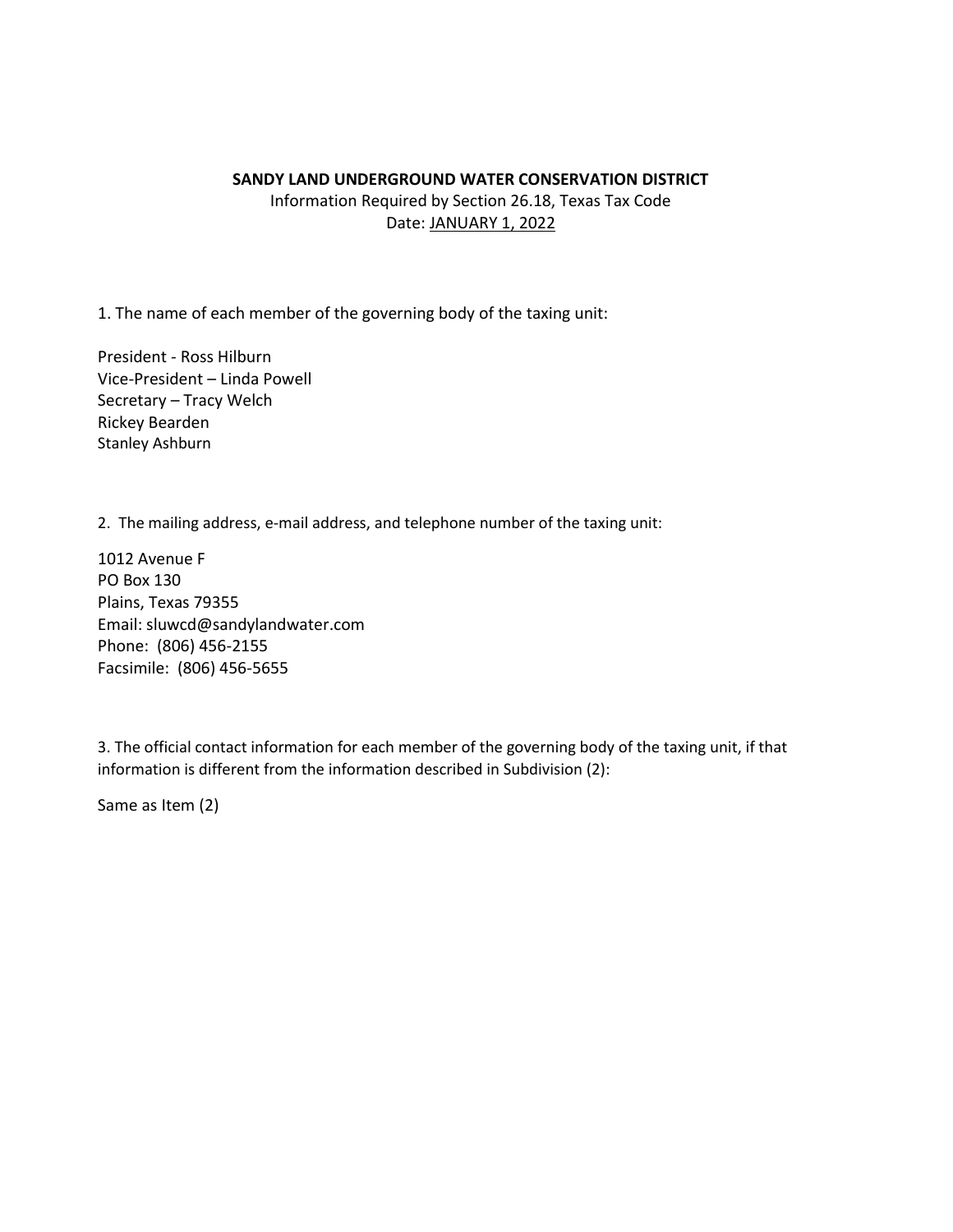4. The taxing unit's budget for the preceding two years: FY2020

# **SANDY LAND UWCD - 2020**

| <b>Income</b> |                                    | 2020       |
|---------------|------------------------------------|------------|
|               | 410 - Tax Revenue                  | 372,607.92 |
|               | 415 - Loan Application Fees        | 500.00     |
|               | 416 - Consulting Income            |            |
|               | 420 - Interest Income              | 6,550.00   |
|               | <b>AG Loan Administration Fees</b> |            |
|               | 450 - Miscellaneous Revenue        |            |
| Total Income  |                                    | 379,657.92 |

**Expense** 

| 501 · Salaries              | 128,500.00 |
|-----------------------------|------------|
| 501.3 - Part Time Salaries  | 12,000.00  |
| 505 - Contract Labor        | 6,500.00   |
| 509. Advertising            | 1,000.00   |
| 515 - Audit Expense         | 8,500.00   |
| 516 · Bank Charges and Fees | 100.00     |
| 520 - Board Member Expense  | 19,000.00  |
| 521 . Continuing Education  | 900.00     |
| 522 - Dues & Subscription   | 5,000.00   |
| 523 - Education/Scholarship | 18,500.00  |
| 524 - Education Coordinator | 24,000.00  |
| 525 - Election Expense      | 2,000.00   |
| 528 - Employee Medical      | 32,000.00  |
| 529 - Employee Retirement   | 14,500.00  |
| 530 - Field & Lab Equipment | 10,000.00  |
| 535 - Field & Lab Supplies  | 3,500.00   |
| 538 - Capital Improvements  | 5,000.00   |
| 539 - Hydrologist Expense   | 15,000.00  |
| 540 - Insurance & Bonds     | 5,000.00   |
| 542 - Professional Services | 10,000.00  |
| 543 - Legislative Expense   | 5,000.00   |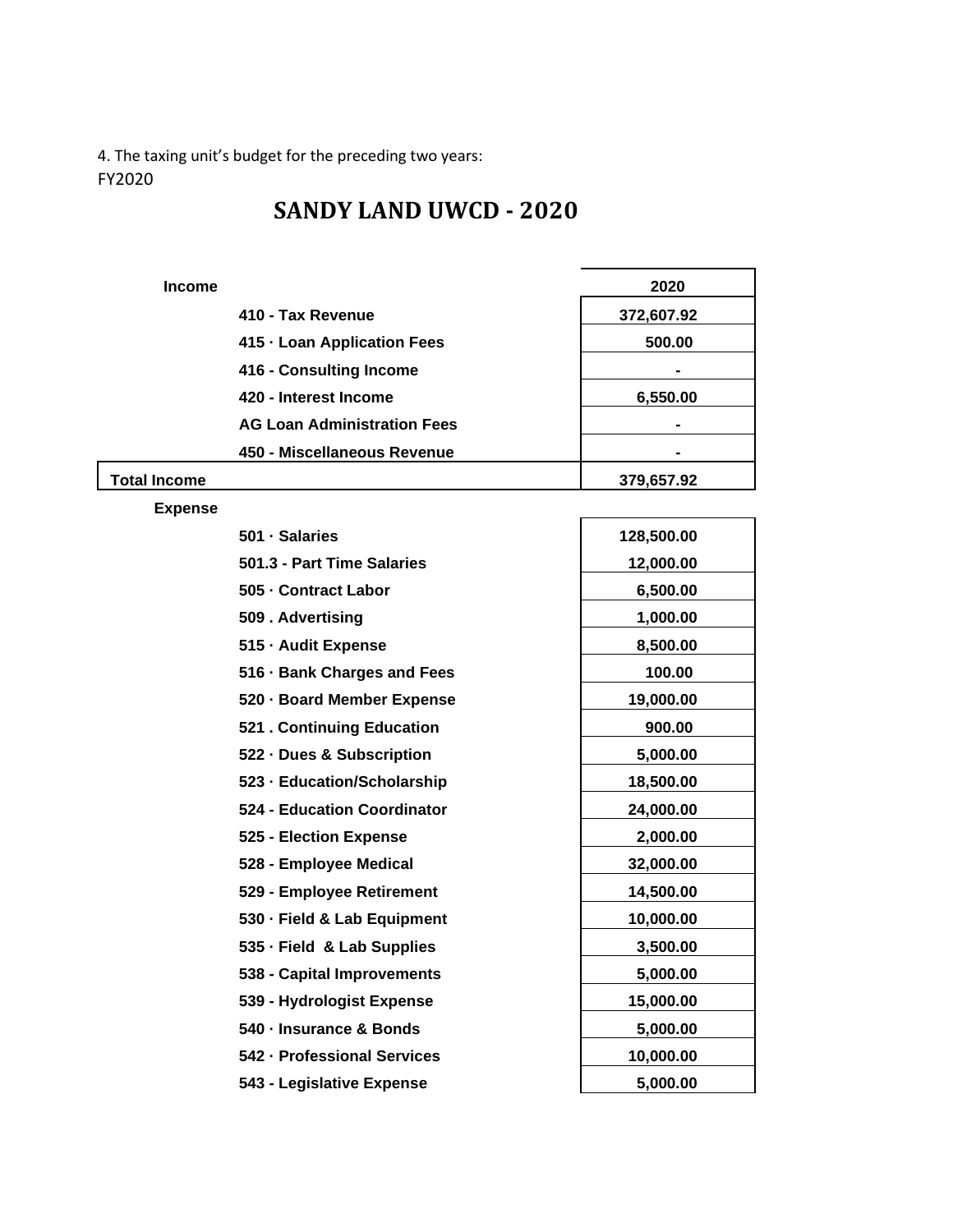| 546 - Mileage              | 800.00     |
|----------------------------|------------|
| 547 - Miscellaneous        | 1,000.00   |
| 548 - Office Equipment     | 2,500.00   |
| 549 - Office Supplies      | 2,000.00   |
| 550 - Payroll Tax Expense  | 3,200.00   |
| 553 - Postage              | 400.00     |
| 554 - Public Relations     | 5,000.00   |
| 555 - Repair & Maintenance | 3,000.00   |
| 556 - Special Projects     | 5,000.00   |
| 558 · Tax Appraisal        | 3,250.00   |
| 560 · Travel               | 7,500.00   |
| 562 - Utilities            | 10,000.00  |
| 563 - Vehicle              | 6,000.00   |
| 564 · Vehicle Expense      | 4,000.00   |
| <b>Total Expense</b>       | 379,650.00 |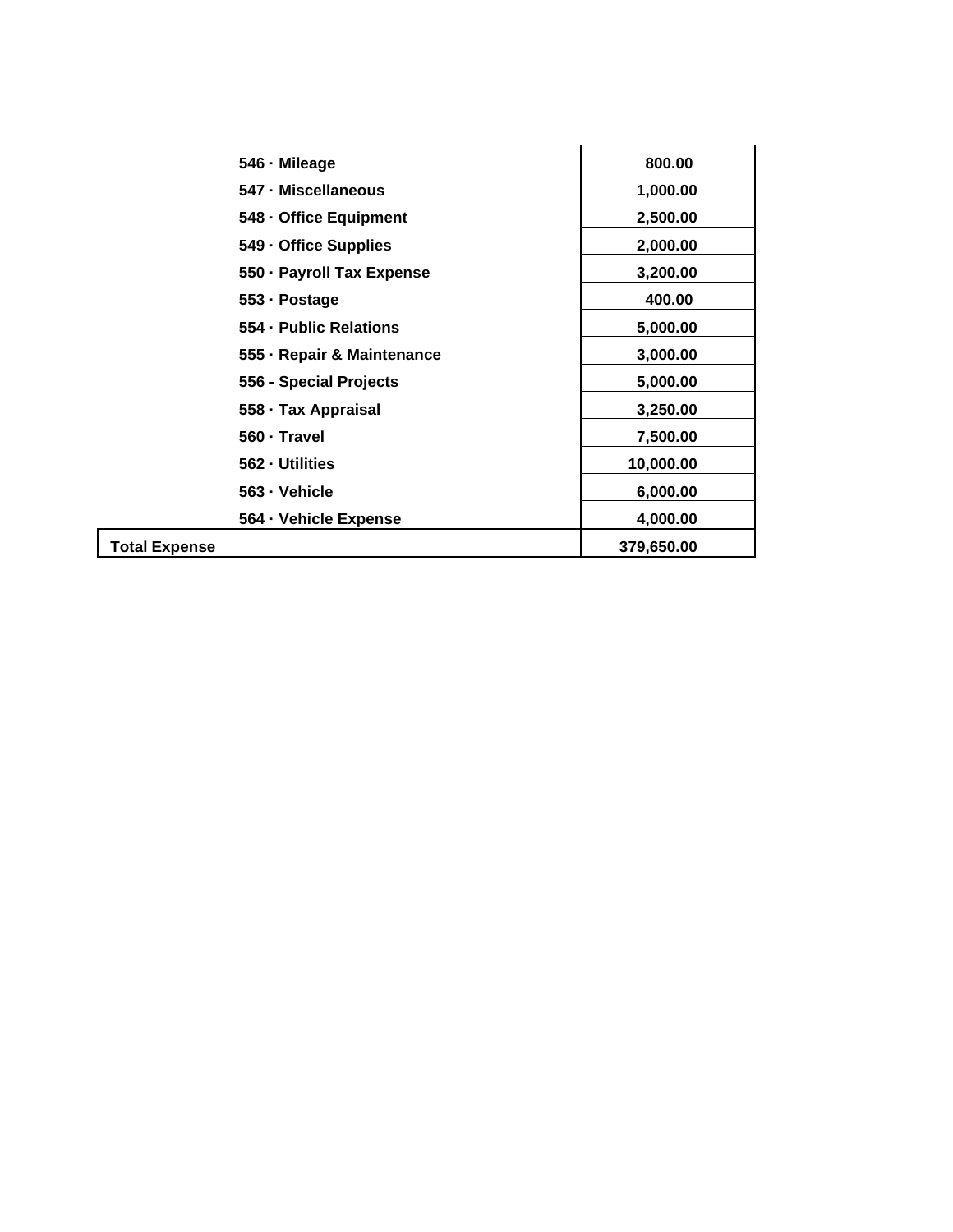FY2021

# **SANDY LAND UWCD - 2021**

| <b>Income</b> |                                    | 2021       |
|---------------|------------------------------------|------------|
|               | 410 - Tax Revenue                  | 372,000.00 |
|               | 415 - Loan Application Fees        | 500.00     |
|               | 416 - Consulting Income            | -          |
|               | 420 - Interest Income              | 6,500.00   |
|               | <b>AG Loan Administration Fees</b> | 5,000.00   |
|               | 450 - Miscellaneous Revenue        |            |
| Total Income  |                                    | 384,000.00 |

#### **Expense**

| 501 · Salaries              | 128,500.00 |
|-----------------------------|------------|
| 501.3 - Part Time Salaries  | 12,000.00  |
| 505 - Contract Labor        | 6,500.00   |
| 509. Advertising            | 1,000.00   |
| 515 - Audit Expense         | 8,500.00   |
| 516 · Bank Charges and Fees | 100.00     |
| 520 · Board Member Expense  | 22,000.00  |
| 521 . Continuing Education  | 900.00     |
| 522 - Dues & Subscription   | 5,000.00   |
| 523 - Education/Scholarship | 19,500.00  |
| 524 - Education Coordinator | 24,000.00  |
| 525 - Election Expense      | 2,000.00   |
| 528 - Employee Medical      | 31,500.00  |
| 529 - Employee Retirement   | 14,500.00  |
| 530 · Field & Lab Equipment | 10,000.00  |
| 535 - Field & Lab Supplies  | 3,500.00   |
| 538 - Capital Improvements  | 5,000.00   |
| 539 - Hydrologist Expense   | 15,000.00  |
| 540 - Insurance & Bonds     | 5,000.00   |
| 542 - Professional Services | 10,000.00  |
| 543 - Legislative Expense   | 5,000.00   |
| 546 - Mileage               | 800.00     |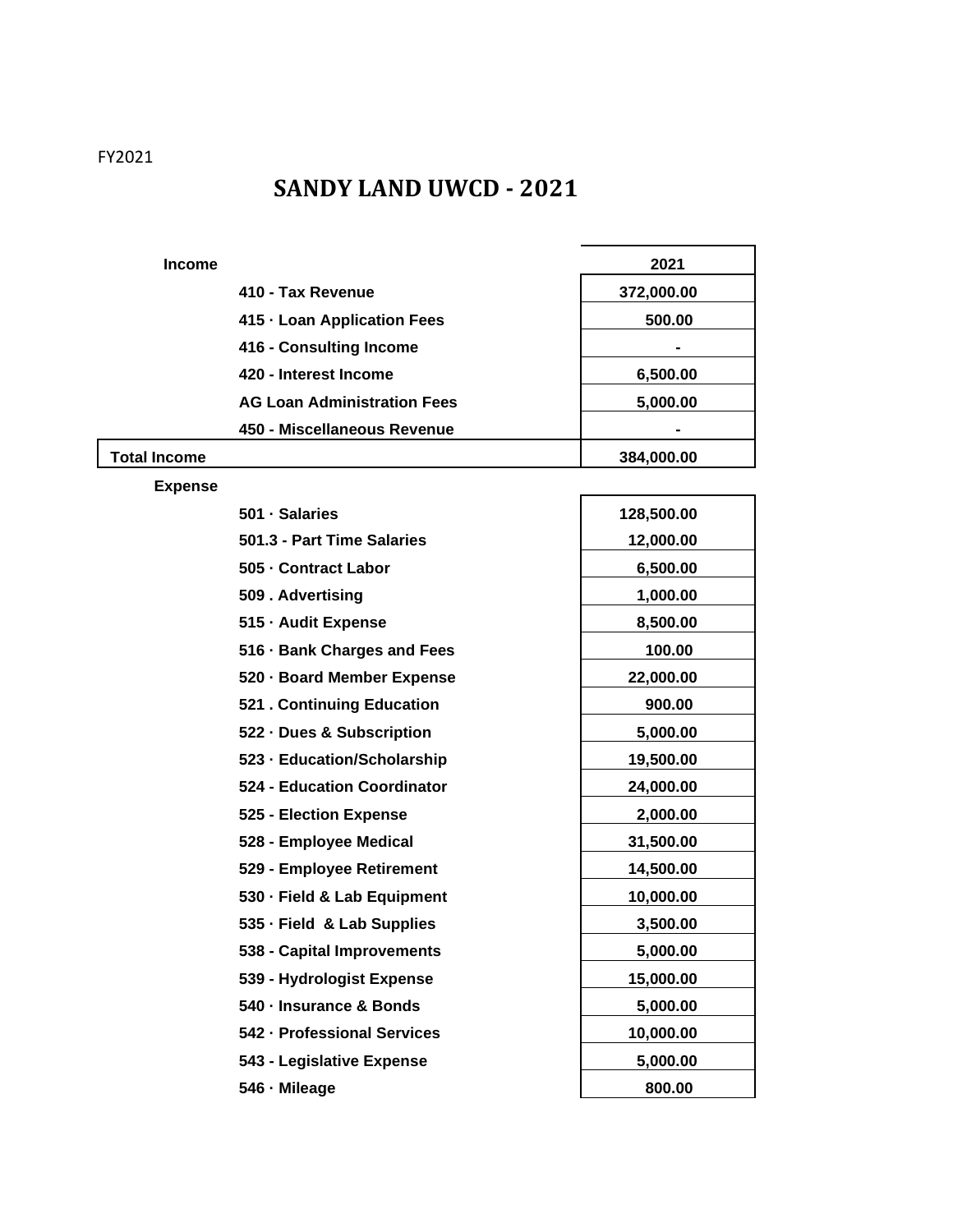|                      | 547 - Miscellaneous        | 1,000.00   |
|----------------------|----------------------------|------------|
|                      | 548 - Office Equipment     | 2,500.00   |
|                      | 549 - Office Supplies      | 2,000.00   |
|                      | 550 - Payroll Tax Expense  | 3,200.00   |
|                      | 553 - Postage              | 400.00     |
|                      | 554 - Public Relations     | 5,000.00   |
|                      | 555 - Repair & Maintenance | 3,000.00   |
|                      | 556 - Special Projects     | 5,000.00   |
|                      | 558 · Tax Appraisal        | 3,250.00   |
|                      | 560 - Travel               | 7,500.00   |
|                      | 562 - Utilities            | 10,000.00  |
|                      | 563 - Vehicle              | 6,000.00   |
|                      | 564 · Vehicle Expense      | 4,000.00   |
| <b>Total Expense</b> |                            | 383,150.00 |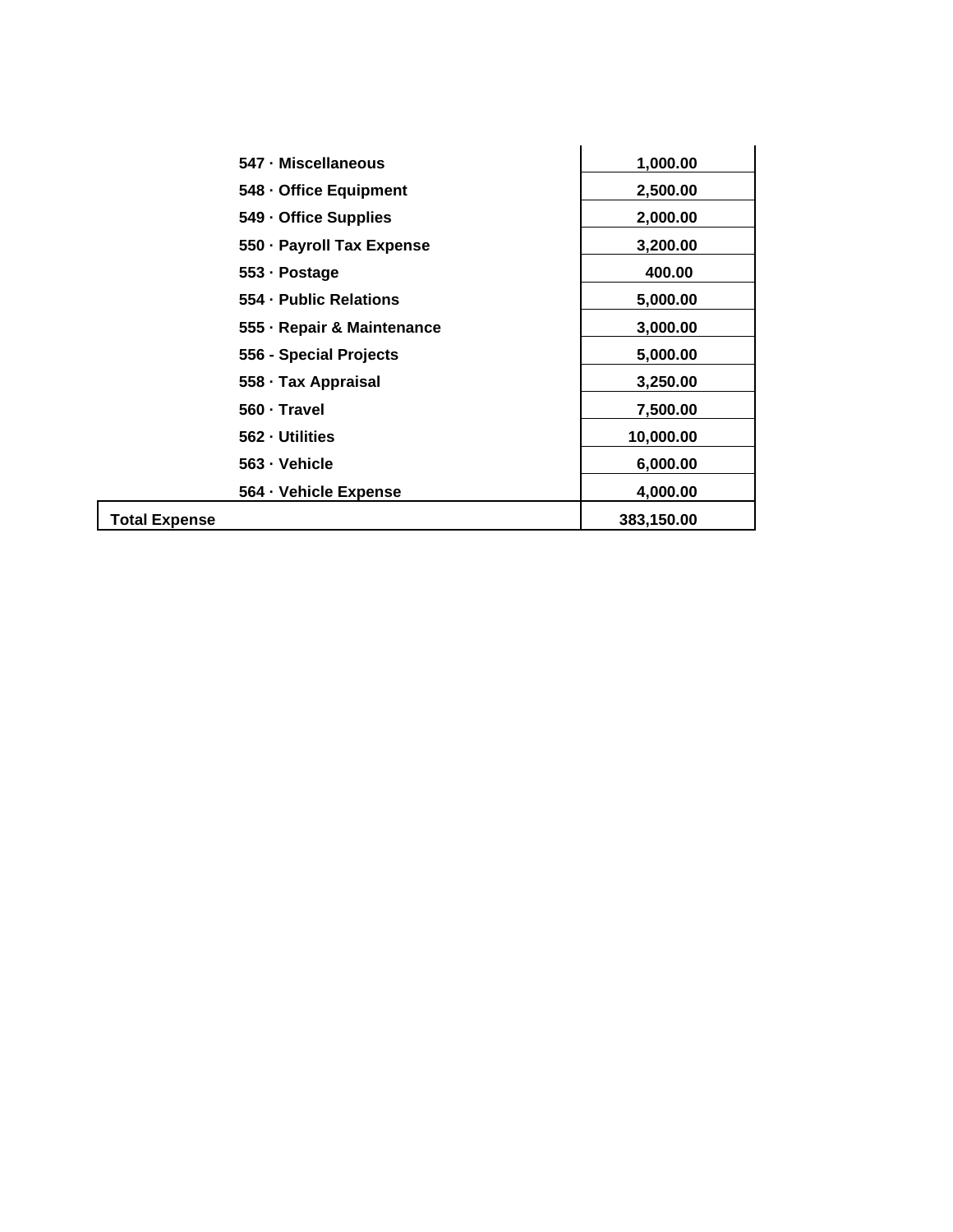5. The taxing unit's proposed or adopted budget for the current year: FY2022

### **SANDY LAND UWCD - 2022**

| <b>Income</b> |                                    | 2022       |
|---------------|------------------------------------|------------|
|               | 410 - Tax Revenue                  | 382,306.54 |
|               | 415 - Loan Application Fees        | 200.00     |
|               | 416 - Consulting Income            |            |
|               | 420 - Interest Income              |            |
|               | <b>AG Loan Administration Fees</b> | 3,000.00   |
|               | 450 - Miscellaneous Revenue        |            |
| Total Income  |                                    | 385,506.54 |

**Expense** 

| 501 · Salaries              | 130,500.00 |
|-----------------------------|------------|
| 501.3 - Part Time Salaries  | 12,000.00  |
| 505 - Contract Labor        | 6,500.00   |
| 509. Advertising            | 1,000.00   |
| 515 - Audit Expense         | 8,500.00   |
| 516 · Bank Charges and Fees | 100.00     |
| 520 · Board Member Expense  | 22,000.00  |
| 521 . Continuing Education  | 900.00     |
| 522 - Dues & Subscription   | 5,000.00   |
| 523 - Education/Scholarship | 19,500.00  |
| 524 - Education Coordinator | 24,000.00  |
| 525 - Election Expense      | 2,000.00   |
| 528 - Employee Medical      | 34,500.00  |
| 529 - Employee Retirement   | 14,550.00  |
| 530 · Field & Lab Equipment | 10,000.00  |
| 535 - Field & Lab Supplies  | 3,500.00   |
| 538 - Capital Improvements  | 5,000.00   |
| 539 - Hydrologist Expense   | 15,000.00  |
| 540 - Insurance & Bonds     | 5,000.00   |
| 542 - Professional Services | 10,000.00  |
| 543 - Legislative Expense   | 2,000.00   |
| 546 - Mileage               | 800.00     |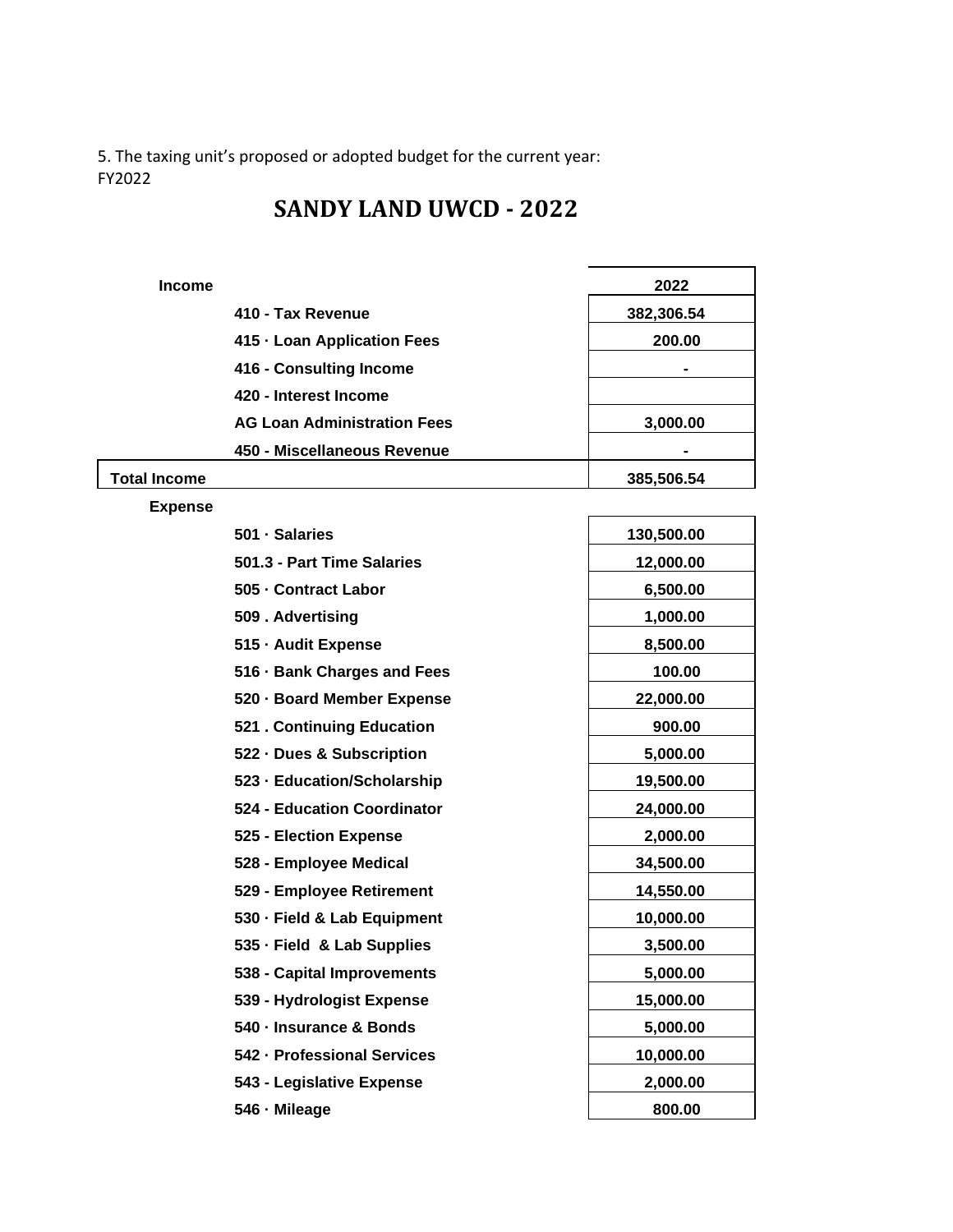| 547 - Miscellaneous              | 1,000.00   |
|----------------------------------|------------|
| 548 - Office Equipment           | 2,500.00   |
| 549 - Office Supplies            | 2,000.00   |
| 550 · Payroll Tax Expense        | 3,450.00   |
| 553 - Postage                    | 400.00     |
| 554 - Public Relations           | 5,000.00   |
| 555 - Repair & Maintenance       | 3,000.00   |
| 556 - Special Projects           | 5,000.00   |
| 558 · Tax Appraisal & Collection | 3,325.00   |
| 560 · Travel                     | 7,500.00   |
| 562 - Utilities                  | 10,000.00  |
| 563 - Vehicle                    | 6,000.00   |
| 564 - Vehicle Expense            | 4,000.00   |
| <b>Total Expense</b>             | 385,525.00 |